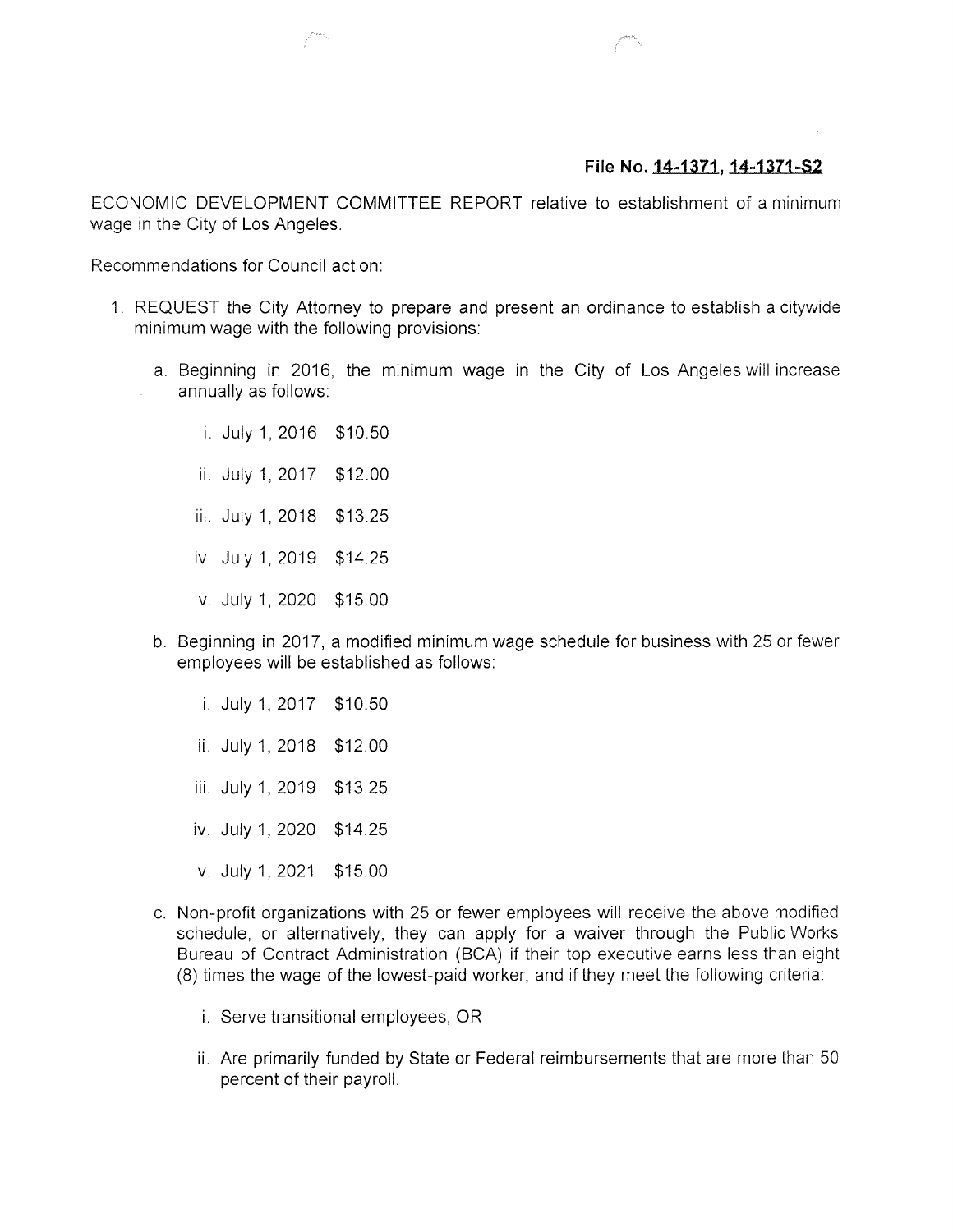- d. Beginning July 1, 2022, the minimum wage will increase annually based on the average Consumer Price Index over the previous 20 years. This rate will be established by the BCA and announced on January 1st of every year.
- e. Consistent with State law, youth wage should stay as 85 percent of minimum wage for 160 hours for workers 14-17 years of age.
- f. Develop paid time off policies that stay consistent with previous City wage policies, and ensure consistency with the City's hotel minimum wage relative to service charges.
- 2. INSTRUCT the Chief Legislative Analyst (CLA) and City Administrative Officer (CAO) to commission a study every three years of the minimum wage implementation, starting in 2018, to review the state of the City's economy, impacts of the minimum wage, and wage theft enforcement; and to collect economic data including jobs, earnings, and sales tax, on an annual basis.

Fiscal Impact Statement: None submitted by the CLA and CAO.

Community Impact Statement: Yes.

For: Downtown Los Angeles Neighborhood Council Historic Highland Park Neighborhood Council MacArthur Park Neighborhood Council Central San Pedro Neighborhood Council Pacoima Neighborhood Council Harbor Gateway North Neighborhood Council Elysian Valley Riverside Neighborhood Council Silver Lake Neighborhood Council North Hollywood Northeast Neighborhood Council Winnetka Neighborhood Council North Hills East Neighborhood Council Greater Cypress Park Neighborhood Council South Los Angeles Alliance of Neighborhood Councils

## **SUMMARY**

At a special meeting held on May 13, 2015, the Economic Development Committee considered joint CLA and CAO reports and Motions (Bonin - Buscaino for Cedillo - Martinez - Price - Koretz - Krekorian) and (O'Farrell - Blumenfield - Krekorian - Martinez - Wesson for Fuentes) relative to establishment of a minimum wage in the City of Los Angeles and consideration of rate schedules, provisions for small businesses and non-profits, and other related provisions.

The Committee Chair opened the meeting with a statement regarding raising the minimum wage and the establishment of one in the City of Los Angeles as a tool to address poverty and wage